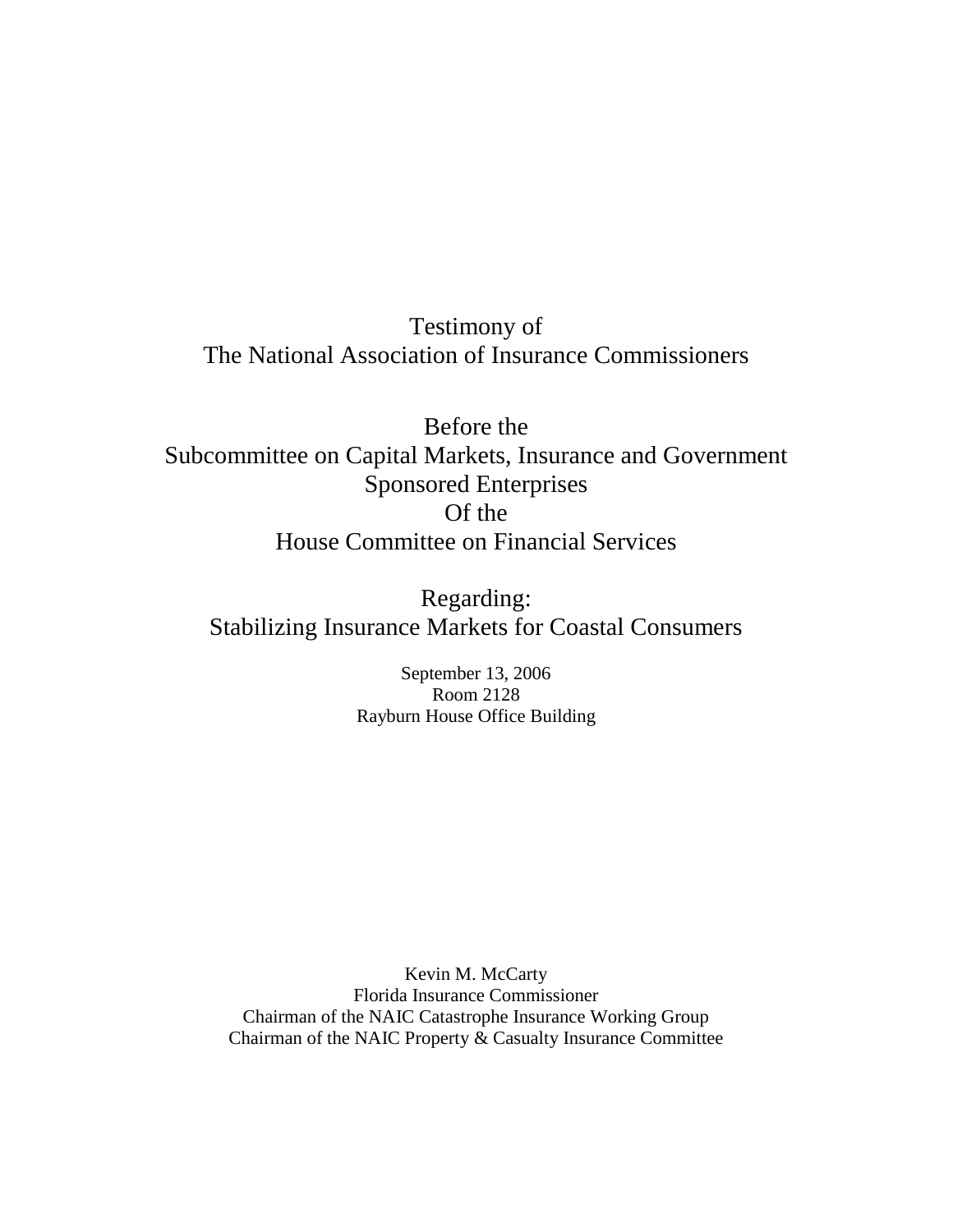### **Testimony of Kevin McCarty Florida Insurance Commissioner On Behalf of the National Association of Insurance Commissioners**

Chairman Baker, Ranking Member Kanjorski, and members of the Subcommittee, I thank you for the opportunity to testify here today on the role of insurance commissioners in stabilizing the coastal insurance market, and thank you for your leadership on this important issue.

My name is Kevin McCarty, and I am the Insurance Commissioner for the State of Florida. I am also the Chairman of the Property & Casualty Insurance Committee of the National Association of Insurance Commissioners (the "NAIC") as well as chair of the Committee's Catastrophe Insurance Working Group.

Today I would like to provide my perspective by answering a few questions that must be considered before we can set about developing a local, regional, or national plan for managing natural catastrophes:

- First, what are the factors that contribute to the availability and affordability of insurance in coastal areas?
- Second, what is the current state of the insurance market in these high-risk areas?
- Third, what types of mechanisms exist in the states to manage catastrophic risk and to make insurance available and affordable?
- Finally, what are the merits of pre-disaster concepts like tax-deferred catastrophe reserving, mitigations tools, catastrophe savings accounts, and state and federal reinsurance programs?

## **1. Insurance Availability and Affordability in Coastal Regions**

The ability of regional economies to withstand and recover from the next natural catastrophe depends critically on the availability and affordability of insurance. In highrisk coastal areas, we typically see greater fluctuations in these factors than in more stable areas, but we must not overlook the possibility of large-scale natural disaster that have little to do with coastlines. The recent hurricanes of the 2004 and 2005 season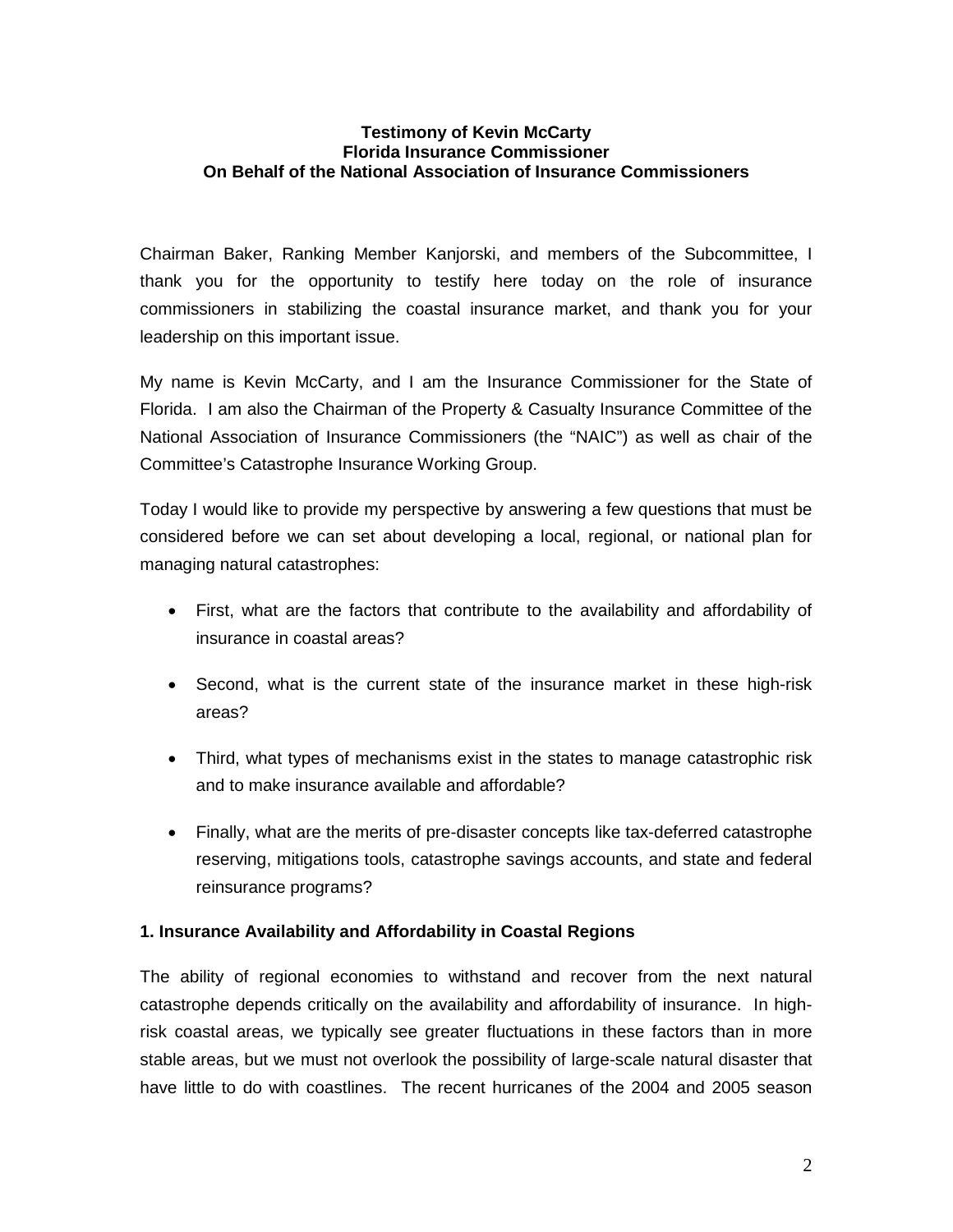have focused our attention in these areas, but the threat of natural disaster on a massive scale exists in virtually all states. Inland flooding and earthquakes are capable of widespread devastation that can span multiple states, and wild fires and winter storms can cripple states with no coastline to speak of. The problems and solutions we discuss today are in the context of the coast because of the last catastrophe, but they are every bit as relevant for the next catastrophe, regardless of what it is or where it occurs.

The availability of insurance is impacted by the perceived risk and historical experience of the region. Simply put, insurers have an expectation based on modeling, actuarial judgment, and past experience of the type, scope, and likelihood of risks they will face in a given area. They use that information to price their products. When an event comes along that falls outside of those expectations, or at least at the far end of that spectrum, whether for severity and likelihood (such as Hurricane Katrina) or frequency (such as the four consecutive hurricanes that hit Florida in 2004), insurers must rethink the expectations they have and typically respond by making their products less available, introducing coverage limitations, and/or by raising prices. Following the devastation of hurricane Andrew in 1992, the availability of insurance in Florida became a serious concern as insurers began to question their exposure in a market with volatility they did not fully anticipate. That being said, when the four hurricanes hit Florida in 2004, and when Katrina and Rita hit the gulf coast in 2005, given their size, severity, and frequency, a certain amount of constriction in the insurance market was inevitable. This constriction also was exacerbated because of the recent development boom, which created greater levels of exposure in areas where the risk is highest.

#### Impact of Regulation on Insurance Pricing and Affordability

Much has been written about the impact of regulation on the affordability and pricing of insurance. The term "price controls" has been widely used by those who prefer total deregulation of the insurance market to refer to rate regulation. The term implies heavyhanded control by insurance regulators over what an insurer can charge. *In actuality, insurance companies, not regulators, develop the rates and rating systems in 49 of the 50 states.* Insurers look at historical experience, future expected losses, reinsurance and operational costs, anticipated profit, and then apply actuarial judgment to help them select a price. The role of state regulators is to review the rates to ensure they are actuarially sound. Their goal is not to tell an insurer what to charge, but rather to verify that consumers are not being charged rates that are excessive, inadequate, or unfairly discriminatory.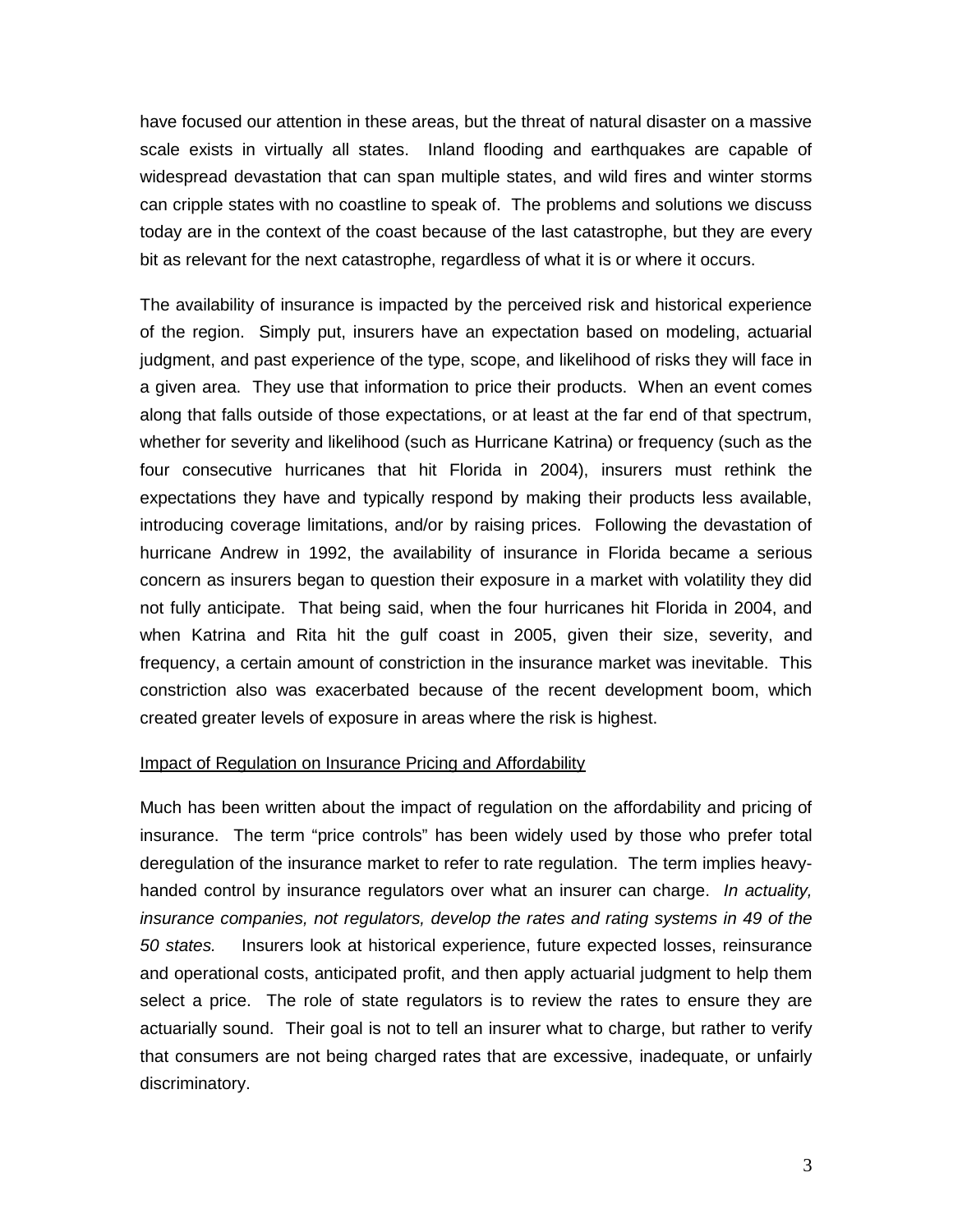There are a few types of systems that states use to review rates for personal lines insurance (homeowner's insurance, auto insurance, etc.), simplified here for the sake of this testimony. Only one state, Massachusetts, has regulatory control of insurance rates. Eighteen states have a "prior approval" system, where the insurance company develops a product, looks at various risk factors and the market, and then files to sell the product at a particular price. The state insurance department then reviews the rate to make sure it complies with statutory regulatory requirements, and is actuarially sound. Thirty-two jurisdictions use some type of flexible or competitive rating system. In some cases, this is a "use-and-file" system where the insurer begins selling a product and files with the regulator. The regulator then can review the rate to make sure it is compliant and actuarially sound, but the insurer does not have to wait for regulatory approval. Some states, including Louisiana, utilize a "flex-band" system where an insurer files to sell a product at a particular rate and can raise or lower that price immediately by a certain percentage, for example five or ten percent, to respond to competitive needs, changes in the market, or changes in their perceived risk. Regardless of the system, the state regulator is there to review the rate, not determine it.

Some in the insurance industry are in favor of total rate deregulation to let the "competitive market" arrive at a price. In most cases, the rates under rate regulation ARE competitive because insurers pick them and do not turn a blind eye to what their competitors are charging. One auto insurance provider has even built an ad campaign around comparing competitors' rates. In most markets, there are multiple companies vying for business and they compete aggressively on price and service. Some have also asserted that a lack of regulation will lead directly to lower insurance costs. In South Carolina, a state with flexible, competitive rating and often pointed to by the industry as a model for rate regulation, coastal homeowners there are experiencing the same 300 and 400 percent rate increases that are happening in other states – and this without having had a significant hurricane in decades. This is particularly troubling because many in the coastal areas of South Carolina are retirees or others living on a fixed income without the means to significantly adjust their insurance spending. So this is not simply a case of the wealthiest individuals with large homes on the beach, the problems of affordability are most dramatically impacting the working class who live near the coast. In Florida and elsewhere, surplus lines carriers whose rates are not regulated provide much of the available capacity. Even in this situation, carriers are pulling out of the market, so it is inaccurate to think that availability disruptions are the result of regulation. Healthy competition and efficient regulation are not mutually exclusive. This distinction is important because, as prices in coastal areas have risen in response to the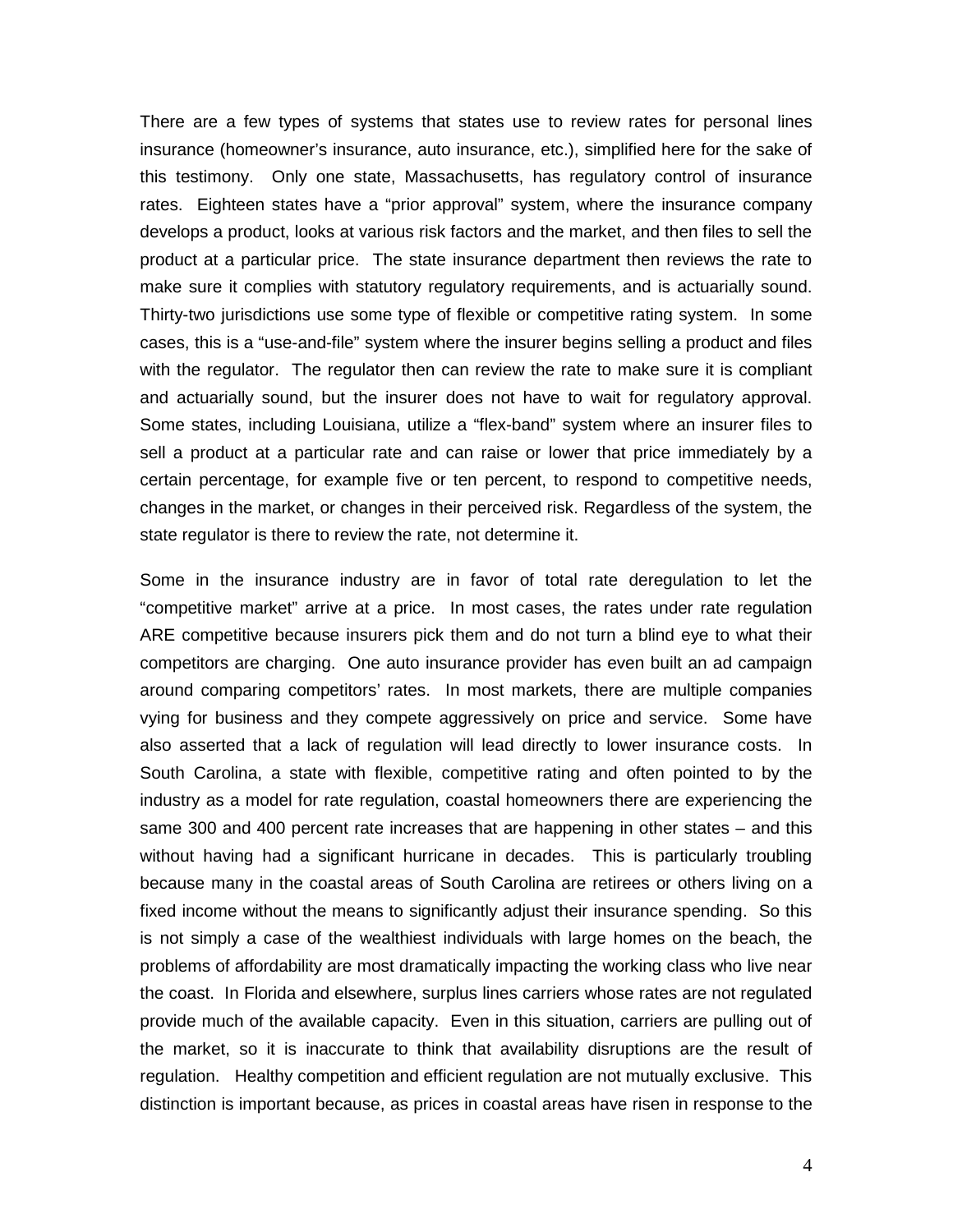recent spate of hurricanes, it is up to regulators to allow companies to accurately price the risk so that those companies can continue paying claims. It does a regulator no good to suppress rates to the point where an insurer is not profitable, has no desire to remain in his or her state, or is not retaining enough money to pay claims. In the state of Florida, I face the direct results of back-to-back storm seasons that are driving the price of insurance up to levels we have never seen, because the newly demonstrated potential for catastrophic loss to a coastline with \$1.9 trillion in exposure is at a level we have never seen. As for claims that insurance rates are suppressed, I think any member of this subcommittee, or any member of the insurance industry, would be extremely hard-pressed to find a policyholder in the state of Florida, and likely anywhere else in the near-coastal counties and parishes of the Gulf of Mexico, who feels his or her insurance rates are being suppressed.

#### Costs in the Current Market

As insurers raise rates for individuals and businesses across the coastal market and in some cases pull back from those markets entirely, they cite a few key reasons. The first is the anticipation of exposure to future losses. Anticipating future losses is the main factor that adds volatility and subjectivity to insurance pricing. To better estimate future losses, insurers turn to risk modeling companies that attempt to predict and quantify future catastrophic activity. Those modeling companies have revised their models and are showing a greater risk of storm activity in the years to come. Regardless of improved models, no one can predict with total certainty what the future holds for natural catastrophic events, and having witnessed two devastating storm seasons in consecutive years, insurers are pulling back from markets on the coast where the risk of loss is high and the value of property has skyrocketed. For example, in terms of dollars, New York has roughly the same amount of coastal property exposure as Florida: about \$1.9 trillion. Yet, it has about one tenth the coastline. Despite the fact that New York has not been hit with a significant catastrophe in decades, some insurers are recognizing the potential in such a concentrated area and are not renewing policies. It is worth noting that while we read in the newspaper about how these increases or cancellations impact individuals, the situation for commercial properties in many cases is far worse. Where will people work when businesses close their doors not because they can't turn a profit but because they can't afford insurance?

The second reason insurers are charging more is the rising cost of reinsurance. Reinsurance is an unregulated market where insurance companies purchase insurance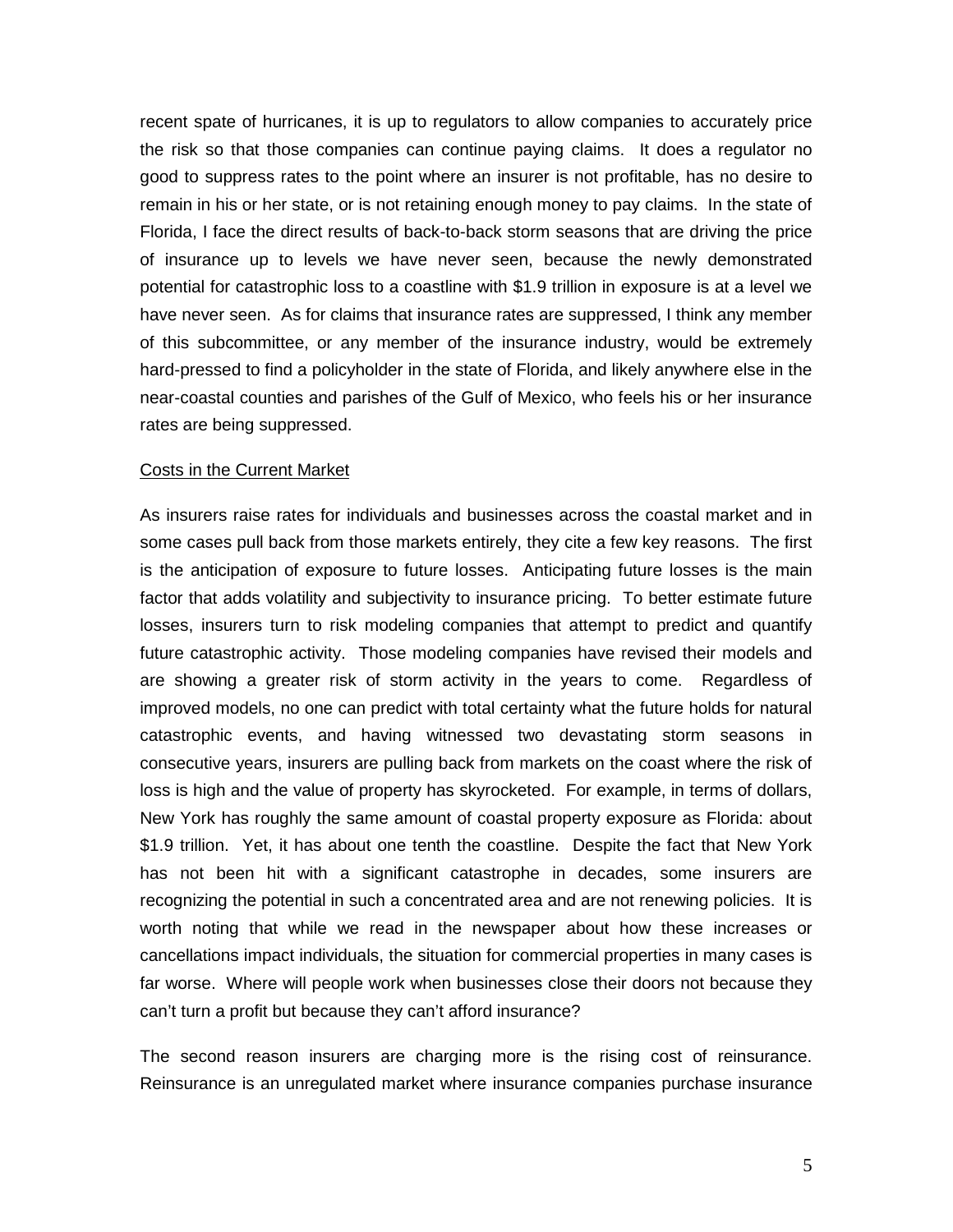to better spread the risk they've assumed. Affordable reinsurance options allow private insurers to limit their own exposure by diversifying risk, which in turn, allows private insurers to write more business at a more inexpensive rate. I personally have spoken to representatives of the global reinsurance markets in the Caribbean and in Europe to encourage more investment in Florida and the Gulf Region. Frankly, it is a difficult sell. Given the current situation, there is little interest in expanding investment to insure against mega-catastrophes. I suspect that if Katrina and Rita were names given to earthquakes in California or along the New Madrid fault in Missouri or Kentucky, those states would see a similar response from the reinsurance markets there.

For reinsurance contracts that have been written, private insurers are finding that costs have risen dramatically, and reinsurers are changing the conditions of their reinsurance treaties *(or contracts)* forcing insurance companies to retain more of the risk. Compounding this problem are rating agencies *(e.g. Standard & Poor's, Moody's and Fitch)* that have begun requiring higher capital retention for insurers and reinsurers to maintain their bond ratings. All of these developments have caused capital to "dry up," meaning higher prices and less availability for the average American.

A recent report by Guy Carpenter and Company indicates that in 2006 reinsurance rates across the United States have risen 76 percent on average, and this while insurers and reinsurers are covering less and less. However, as is the case with direct insurance, the numbers are much more dramatic in coastal regions where insurers cite reinsurance rates doubling, tripling and, in at least one case, going up ten fold. In some areas in Florida, companies cannot purchase reinsurance at ANY price. Affordable reinsurance is a crucial risk transfer tool that insurers use to spread risk, particularly in catastrophe prone areas. As those rates go up exponentially, direct insurers have no choice but to raise rates and pass those costs on directly to policyholders.

#### **2. Current State of the Insurance Market in Coastal Areas**

Nationwide, the property and casualty insurance market for individuals and businesses is healthy and competitive. It has been well recorded that despite record catastrophic losses, the industry is also enjoying record profits. However, there are some coastal regions of the country where the insurance market is in crisis, due largely to insurers' reluctance to provide insurance in areas of perceived high risk and, subsequently, the reinsurance costs associated with those areas. It is important for you to know that insurance costs are not going up directly to recoup the losses of 2004 and 2005. They are going up because the losses of 2004 and 2005 have demonstrated a level of risk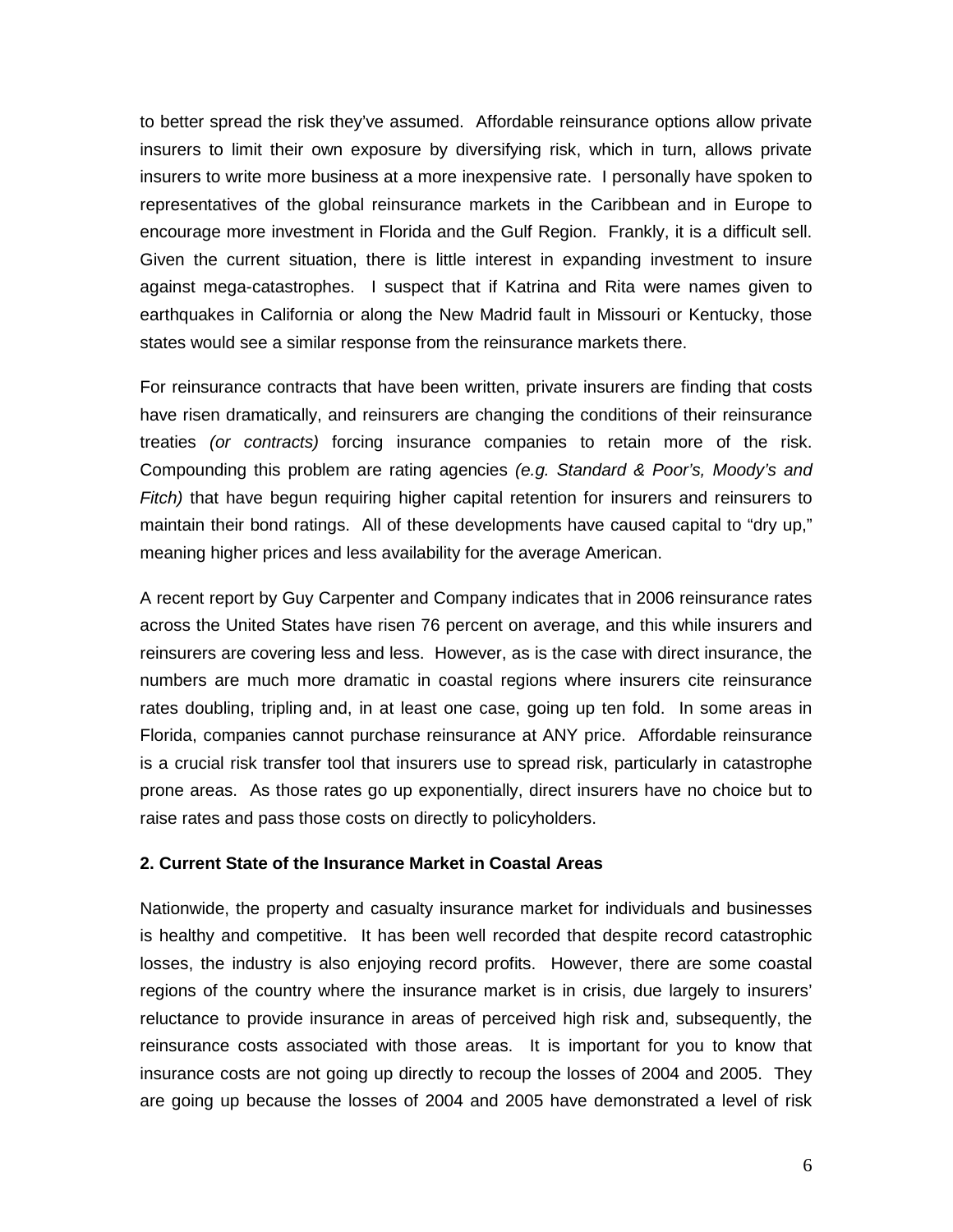potential for the future that has insurers rethinking what their prospective losses will be going forward. When an insurer suffers a 1-in-500 year event in consecutive years, it rightly begins to question the validity of its models and risk management assumptions, and adjusts its future expected losses accordingly. At the same time, reinsurers are drawing those same conclusions, which adds to the overall price increase.

In terms of what areas of the country are suffering an insurance crisis, another important distinction is the difference between coastal states, and coastal regions. Most coastal states, perhaps with the exception of Florida, have a relatively healthy property and casualty market in the vast majority of the state. In Alabama, only 2 of the 67 counties are having insurance issues, and even within those counties, the problems are limited largely to within just a few miles of the coast. In Mississippi, 6 of its 82 counties are directly experiencing problems. Louisiana, which took the brunt of hurricane Katrina, only has experienced troubles in the 24 coastal parishes of its 62 total parishes. These trouble spots are somewhat limited, but they comprise the bulk of the cases we've all heard about on the news, where insurance costs are skyrocketing, building has come to a standstill, and mortgage defaults are on the rise.

All of this leads us to the exception to the limited areas in the Gulf Coast: Florida. The Florida market has been battered by 8 storms in 2 years resulting in \$38 billion in losses, and the impact spans virtually the entire state. For those living in Florida's high-risk areas, the real tragedy occurred after the storms as policyholders experienced displacement, shortages in building supplies, shortages in homebuilding labor, rising insurance premiums, mortgage defaults, and the unavailability of private insurance. Even today, during a recent trip to South Florida, I saw blue tarps covering homes that have not been fully repaired from the last hurricane season.

Although the voluntary market recapitalized by infusing approximately \$1 billion of new capital into the private market, this situation is not self-sustaining. There are a far greater number of insurance companies exiting the homeowners insurance market than there are new companies entering. Even for those companies staying in the market, there has been a significant retrenchment. Companies are enforcing stricter underwriting standards to limit their exposure in certain high-risk areas or limiting types of property they select to insure.

In stark contract to Florida, South Carolina has not had a major storm since Hurricane Hugo in 1989. South Carolina adopted the 1996 International Building Codes in 1997. South Carolina has been at the forefront of regulatory modernization and is considered a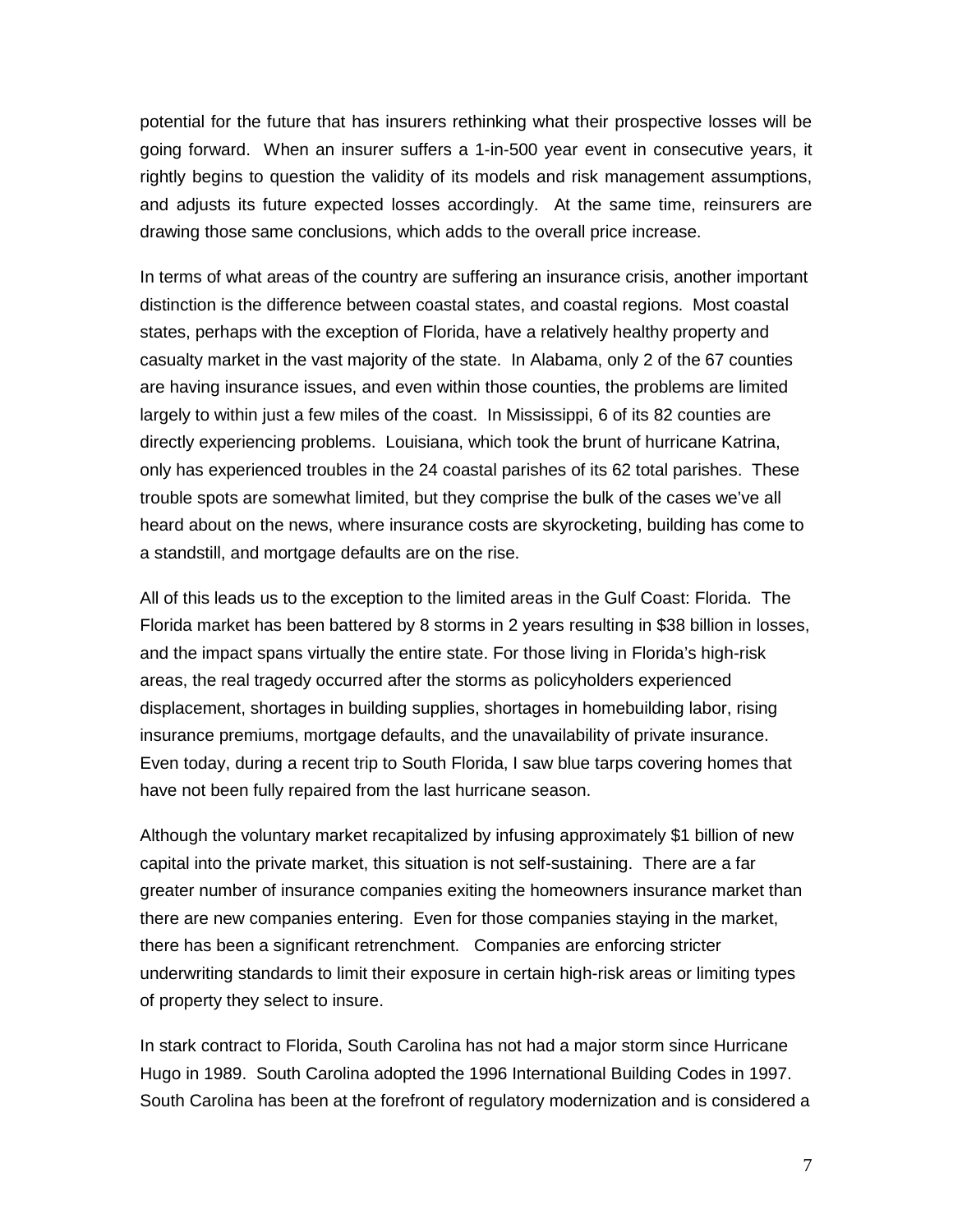model regulatory environment by many insurers. Yet, South Carolina is experiencing a near meltdown in its coastal insurance market similar to Florida. Admitted carriers are increasing rates by 100 to 200 percent, decreasing coverage by requiring 5 to 10 percent deductibles, non-renewing long-term policyholders and discontinuing writing new business in certain areas. Surplus lines carriers are increasing rates even more, as much as 700 percent. Condominiums are particularly hard hit as insurers seem to have just realized that condo projects represent a significant concentration of risk in a confined area. One condominium development saw its premium increased from \$126,000 to \$879,000 and it took 5 different insurers to piece together the coverage. Many condominium owners in South Carolina are retirees and senior citizens on fixed incomes so, again, this problem is having a disparate impact on a large segment of the population who don't have many options. South Carolina has already done everything the insurance industry says needs to be done to create the kind of free-market environment that would enable the private sector to handle this problem, and yet, we are seeing any relief from the lack of availability and affordability.

Outside of Florida, those markets are absorbing the impact of recent catastrophic events, but in areas that were hit hardest, insurers are responding as if the next big catastrophe is certain to be a hurricane that hits the exact same region in the gulf coast, and pricing coverage accordingly. This begs the question, what happens if the next catastrophe is an earthquake in the Midwest or a massive Nor'easter in New England? Will those policyholders see a doubling and tripling of their rates because insurers are not adequately hedging their risk, and we as a nation are not doing the pre-event building, planning, and mitigation steps that limit those losses? Clearly, people who build and buy homes or operate businesses directly in harms way, whether that is on a coastline or a fault line, should pay insurance costs that reflect that risk, but they should not be the scapegoats for insurers, reinsurers, risk modelers, regulators, and legislators, who fail to learn the lessons of 2004 and 2005.

#### **3. State Insurance Mechanisms to Manage Natural Catastrophes**

There are a number of initiatives that states employ when responding to natural catastrophes, but I want to focus on just a few of those we use to manage the availability and affordability of insurance prior to an event. When the private insurance market refuses to provide coverage for a particular risk in a particular area, the states have responded to fill that need through a variety of tools. One of these tools in place in coastal regions of the Gulf prior to Katrina and Rita were state residual markets referred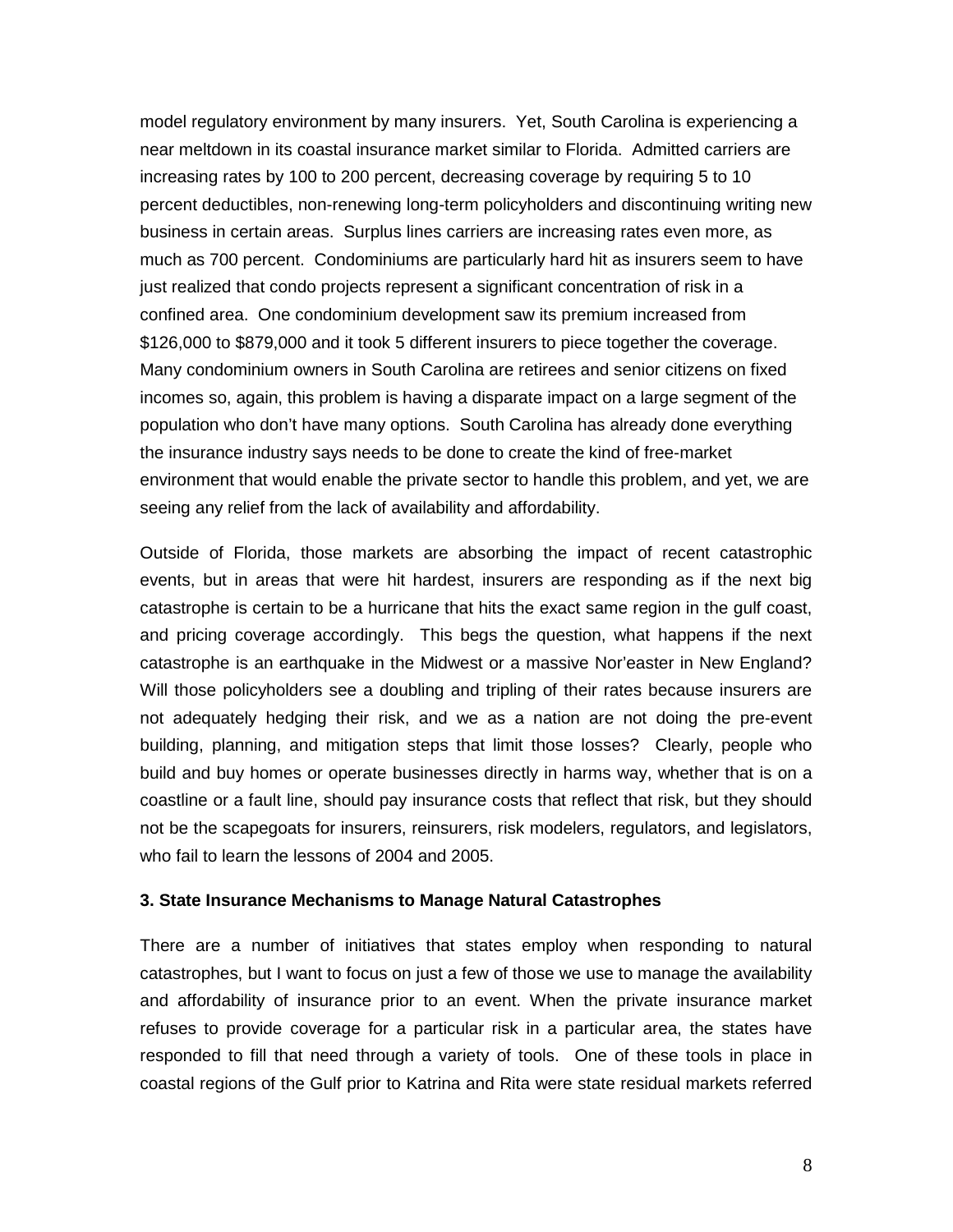to generally as "wind pools." These are state-run insurers-of-last-resort that take on customers the private market will not insure. If not for these wind pools, the financial and social impact of the 2004 and 2005 storm season would have been far worse. These pools are run as non-profit entities, and rates are set significantly above the private market so as to not compete with private insurers. Following hurricanes Katrina and Rita, these pools grew dramatically as private insurers began to pull back from the coastal market. As with regular insurers, these wind pools typically purchase reinsurance and are finding similar problems with rising reinsurance costs as more and more policyholders at the highest level of risk are entering the wind pool programs. When the losses to the wind pools exceed the retained premiums, as they did following 2004 and 2005, they often issue bonds or assess policyholders statewide to cover the discrepancy.

In Florida, the sheer severity and frequency of storms in 2004 and 2005 has pushed our insurer-of-last resort, the Citizen Corporation, to the breaking point. Eight storms inflicted \$38 billion in damage and have placed a tremendous strain on the state's resources and, ultimately, the citizens of Florida. As private insurers limit their exposure, the Citizens Corporation has experienced an explosion of growth. Currently Citizens has 880,000 policies and insures over \$217 billion in structure exposure. Moreover, it is on pace to become the largest insurer in the state of Florida. In 2005, Citizens Corporation ran a deficit of \$1.7 billion that had to be financed through premium increases and a state-government bailout.

Another tool that Florida in particular has used is the creation of the state CAT Fund in 1993. The CAT fund was created to provide a stable and ongoing source of reimbursement to insurers for a portion of their catastrophic hurricane losses in order to provide additional insurance capacity. This program supports the private sector's role as the primary risk bearer. The CAT Fund currently provides \$15 billion of reinsurance capacity for insurers in the state of Florida. The cost of CAT fund coverage is significantly less than the cost of private reinsurance due to its tax-exempt status, low administrative costs, and lack of a profit or risk-load. As a result, the CAT Fund has helped stabilize the market; it has enabled more insurance to be written in the state; and it has helped keep business out of the residual market.

Louisiana, which took the brunt of Hurricane Katrina, points to a different tool that has kept its market functioning. In addition to an effective wind pool, they have a statute in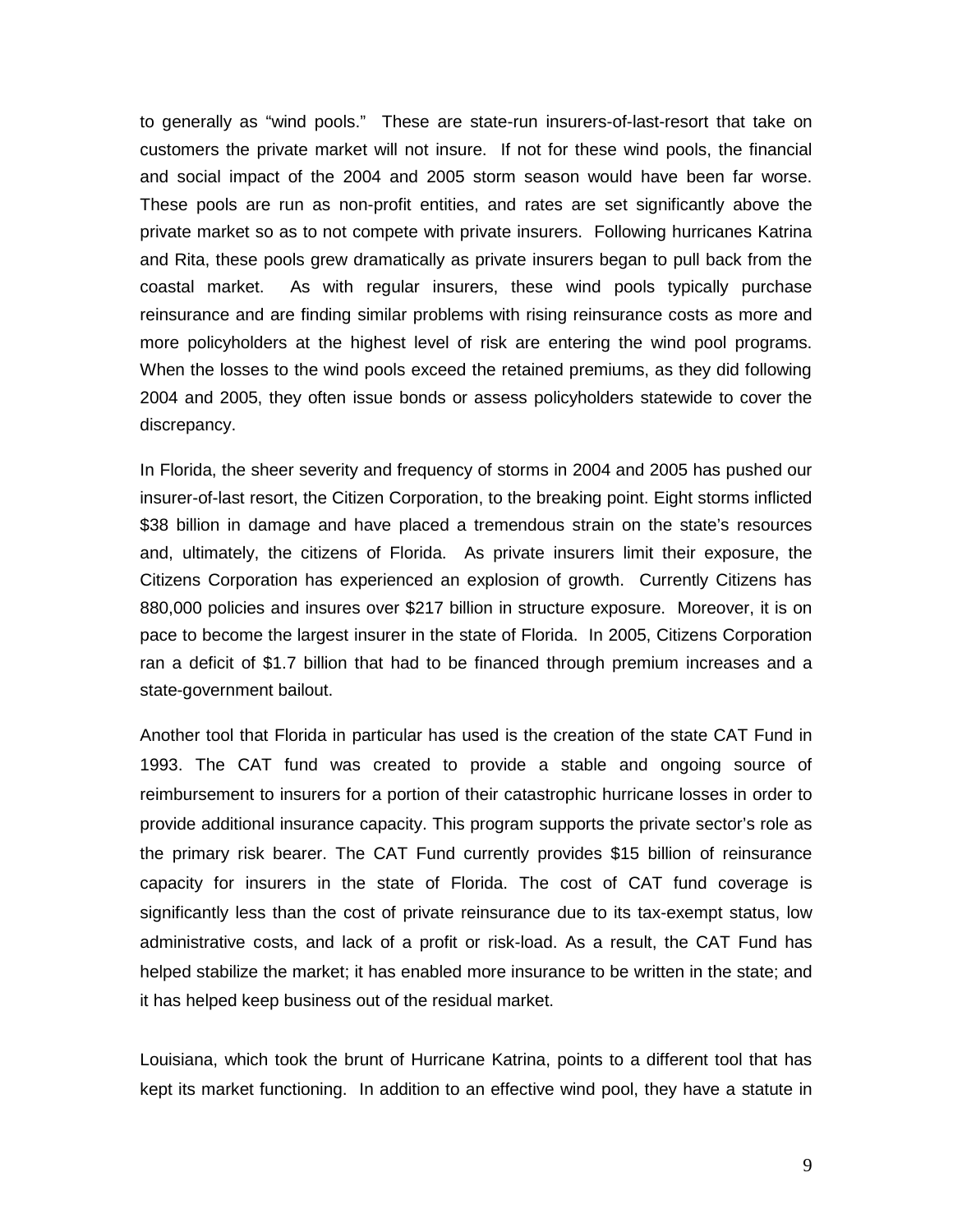place, which says that if a policyholder has homeowners insurance from an insurer for at least three consecutive years, the insurer cannot cancel the policy unless they have had more than two non-act-of-God events. This mechanism provided stability in a market that likely would have seen a wave of companies abandon it in the most difficult of times. Innovations such as these are possible at the state level where local needs require the creation of local solutions.

#### **4. Pre-Disaster Concepts to Managing Natural Catastrophes**

As we observed from Hurricane Katrina, the Indian Ocean tsunami, and the 2005 earthquake in Pakistan, federal governments will always need to become involved if there is a national catastrophe that affects its citizens. In the instance of Katrina, our federal government eventually appropriated \$120 billion to help those in need, and to help rebuild the storm-ravaged region. However, it is like the old television commercial featuring the auto mechanic – "You can pay me now, or you can pay me later." It is always more inexpensive to finance disaster recovery before a catastrophe occurs, than after-the-fact. This is precisely the purpose of insurance --- to pay prior to the accident, to provide an economic cushion to survive the adverse event.

In testimony I gave to Housing Subcommittee in June, I highlighted some of the broader initiatives underway, both in the state of Florida, and in the NAIC, to develop practical and effective solutions to managing and planning for natural catastrophic risk. The NAIC has been involved in research and analysis of the effect of natural disasters on our society for a number of years, and is currently heavily engaged in developing a comprehensive national plan for managing the economy wide risk of catastrophic natural disasters. In addition, the NAIC has adopted resolutions, both in December of 2005 and most recently in June of 2006, supporting a national disaster plan and calling for a Federal Commission to further study the issues and any alternative solutions.

Although I believe this Subcommittee should consider all options for federal involvement, it is important to stress the solution to handling natural catastrophes, and ensuring a stable insurance market, does not necessarily begin or end with a massive federal program. In its Constitutional powers of taxation and interstate commerce, Congress' powers directly and indirectly affect state insurance markets. The loan conditions put on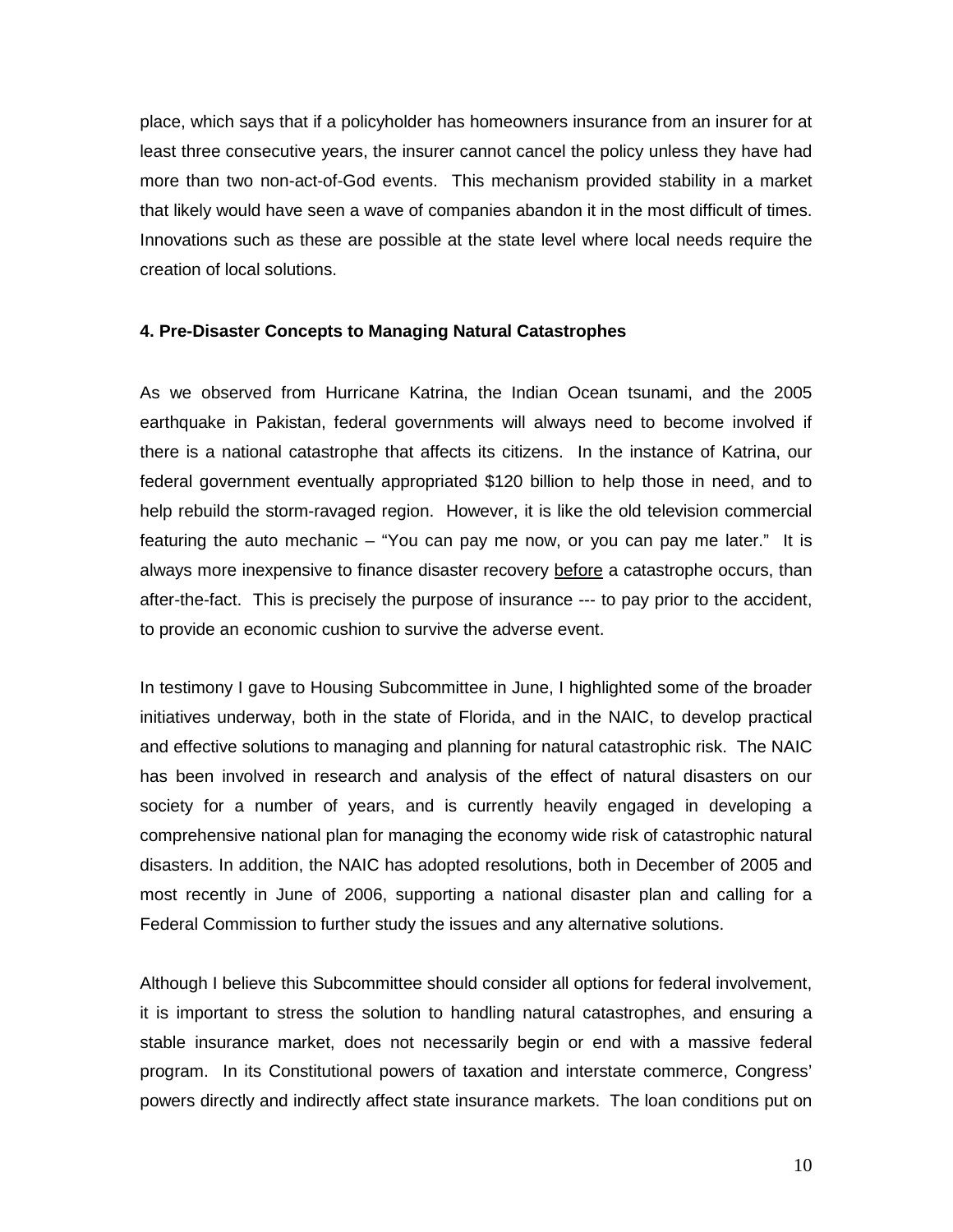federal mortgages, the tax treatment of insurance company's reserves, economic incentives for individuals to retrofit their homes, improved building codes, and even upgrading our nation's infrastructure are all areas Congress can address to positively impact the insurance marketplace. In the following section, I will attempt to summarize a few of the key ideas currently being considered.

### Improve Disaster Preparedness and Disaster Response

Disaster planning and disaster response are the very first steps to saving lives and protecting communities. The sad evidence from Hurricane Katrina bears solemn testament to this fact. The recently released study of community disaster preparedness by the Department of Homeland Security suggests there is still much to be done around the country. The report states the "current catastrophic planning is unsystematic and not linked within a national planning system." It states that, "this is incompatible with 21st century homeland security challenges..." It goes on to suggest, "the need for a fundamental modernization of our Nation's planning processes." The NAIC has endorsed disaster planning as a top priority and maintains disaster preparedness manual for use by all states.

## Build Better Homes

We cannot stop natural disasters, but there are measures we can take to mitigate damage. The first component of any comprehensive national strategy must be mitigation. By mitigation I mean preemptive measures taken to reduce or eliminate risk to property from hazards and their effects. In practical terms, this involves toughening building codes for new structures by making them more resistant to hazards such as wind, flood, and earthquakes. It also means stricter state and local guidelines to limit construction in highly hazardous areas.

In Florida, we are implementing rules mandating that insurance companies provide appropriate insurance premium discounts for homes that employ mitigation measures. In 2002, the Department of Community Affairs commissioned a study by the Applied Research Associates that calculated potential savings based on mitigation procedures. Shortly thereafter, the Florida Legislature passed a law that required companies to implement mitigation credits. Initially the Florida Office of Insurance Regulation adopted one-half of the recommended credits, but after two years of hurricane damage related data, we are asking the Florida Cabinet to approve the full ARA credits, and make these credits mandatory for the insurance industry in Florida. The message is clear: we must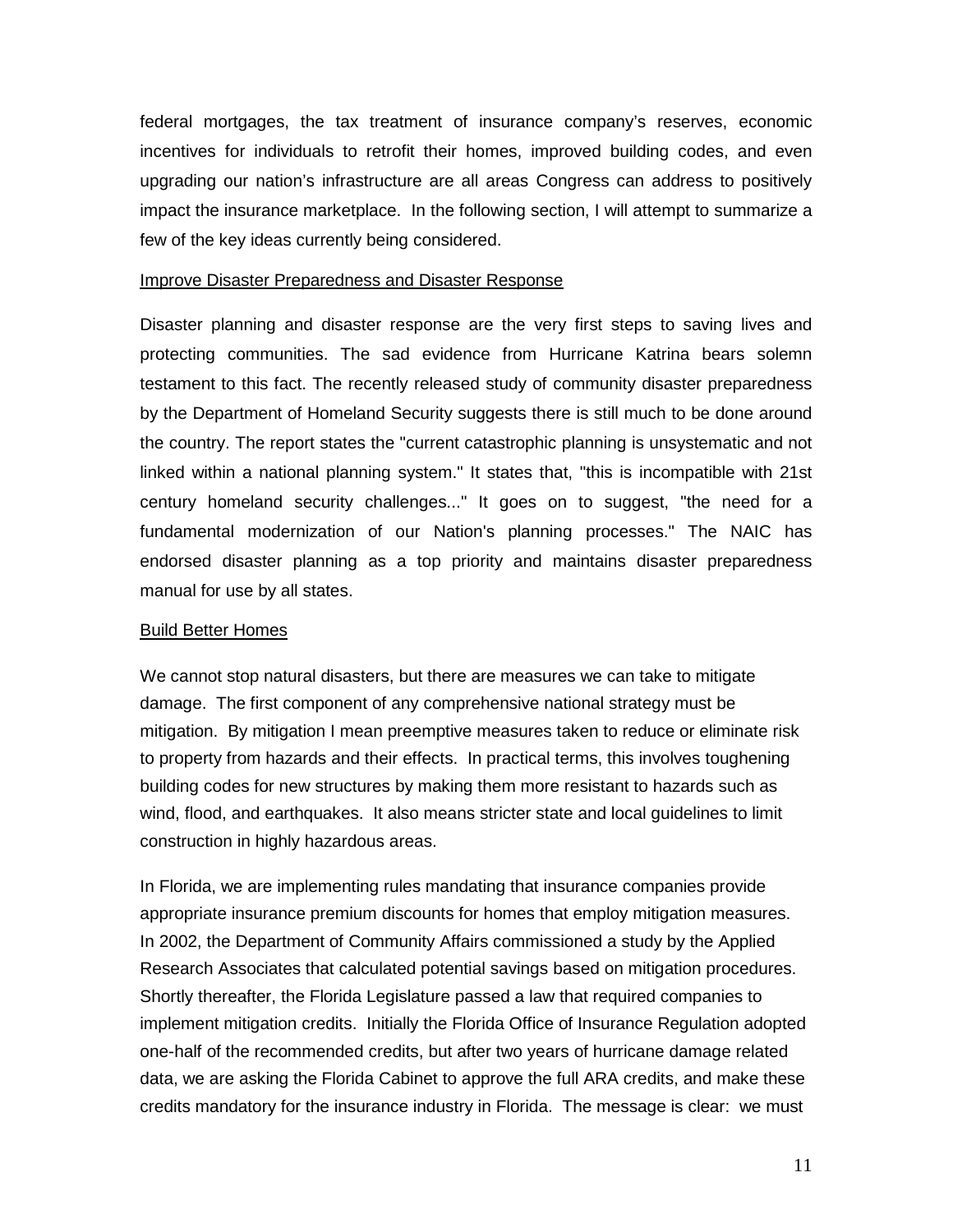provide economic incentives for private citizens to protect themselves from catastrophic loss.

Some building techniques include reinforcing roof-to-wall connections, reinforcing roof systems, use of superior roof material attachment methods, placement of secondary water barriers on roof decking, and protection of all openings (windows, doors, garage doors and gable vents) by either installing shutter systems or using wind and impactresistant window and/or door systems.

The federal government can positively impact these decisions by predicating federal loan decisions through the Federal Home Association (FHA) and Rural Development Home Program to only allow the purchase of homes that meet the most stringent building code standards. If a home does not meet these standards, a procedure for requiring the retrofitting of the home must be enforced.

These techniques work, and we have seen their successful utilization in Florida. The Florida Department of Financial Services provided \$2.3 million to develop four model "hurricane houses" with advanced building techniques to withstand 140mph winds. In 2004, the eye of Hurricane Frances, a category 2 hurricane, passed over one of these houses located in Ft. Pierce. The house survived with no appreciable damage.

Although strengthening building codes for new structures will improve the housing stock on a going-forward basis, this will have a minor impact on the entire book of business in the short-run. According to the Shimberg Center at the University of Florida, the average age of a house in Florida is 24 years. Other states probably have similar age in their housing stock. Many of these houses were built prior to new building standards promulgated in 2001 or even the revised standards in 1994 following Hurricane Andrew. According to a study by the International Hurricane Research Center at Florida International University, over 85% of mobile homes were constructed prior to 1994 -- which is a particularly vulnerable segment of our housing stock.

I am glad to report that in this year's legislative session, the Florida Legislature passed the Florida Comprehensive Hurricane Mitigation Program, which provides for free home inspections, as well as 50% matching grants of up to \$5,000 to encourage single-family homes to reduce vulnerability to hurricane damage. The response has been overwhelming. The Florida Department of Financial Services has already received 65,000 applications for the free home inspections that will alert consumers how to harden their homes. Regrettably the target for this year is to inspect 12,000 homes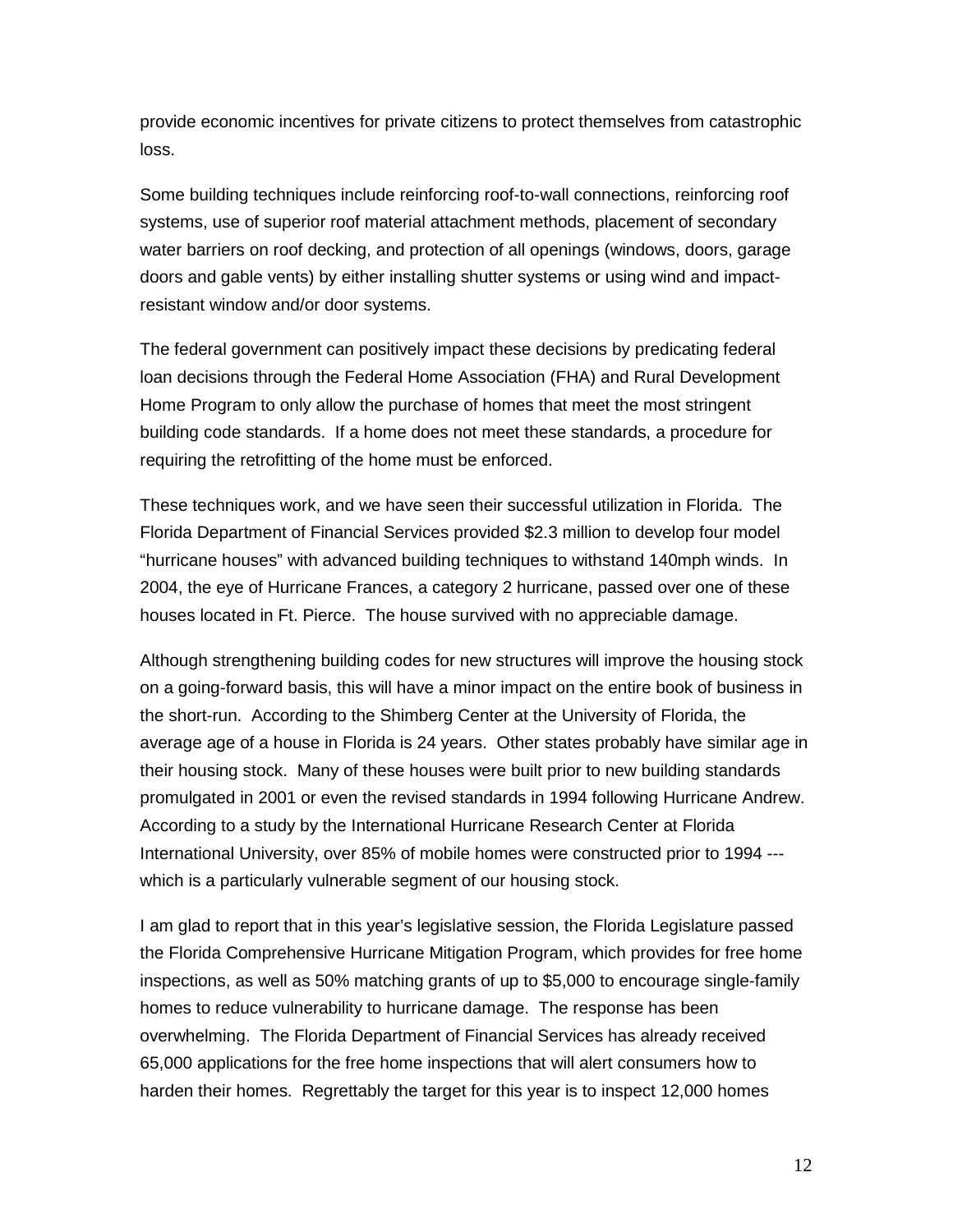based on resource constraints, but this illustrates the interest homeowners have in protecting their homes when the proper financial incentives are provided.

## Mitigate by Improving Infrastructure

Another element of improving the homeowners market is to improve our nation's infrastructure. This includes dikes, levees, tunnels, bridges, solid waste facilities, transportation facilities, and roads. Let us recall during the Hurricane Katrina tragedy in New Orleans, many of the structures withstood the initial damage of the storm, only to be destroyed due to the failed levee system. The American Society of Civil Engineers' March 2005 Report Card showed deteriorating conditions in 13 of the 15 infrastructure areas surveyed. Insurers are becoming reluctant to insure structures in areas with outdated or outmoded infrastructure risks. A commitment to improving our infrastructure, especially as it relates to structures that place homes in greater risk during a catastrophic event, will help prevent or mitigate damages to homes.

# Expand the Capacity of the Insurance Marketplace

The current system of insurance is very good at handling the "normal" disasters ranging from car accidents, to storms, and even to large hurricanes. Catastrophic natural disasters, especially the prospect of mega-catastrophes (i.e. the "big one" hitting California, a category 3 or 4 hurricane hitting New York, the New Madrid Fault leveling the Midwest), create risks that could simply destroy an insurance company or potentially the entire industry. This risk of ruin will likely keep the private sector from offering sufficient capacity for entirely rational reasons. No potential rate of return is going to be worth the risk of losing the entire company.

# Natural Catastrophe Reserves

In order to expand the capacity base, both the quantity available and the terms at which coverage is offered, several things can be done. One concept is to develop a catastrophe reserve for individuals. This has also been articulated as a Catastrophe Savings Account (CSAs). Modeled after the success of the Health Savings Accounts (HSAs), this would allow individuals to set aside money on a yearly basis that would accumulate tax free, and could only be withdrawn for specific purposes such as paying their hurricane deductible, or perhaps, to take mitigation measures to the homes to lessen hurricane damage. Although originally envisioned for the hurricane risk, it is sensible this concept could be expanded to include all catastrophe risk pertaining to the insurance of one's home.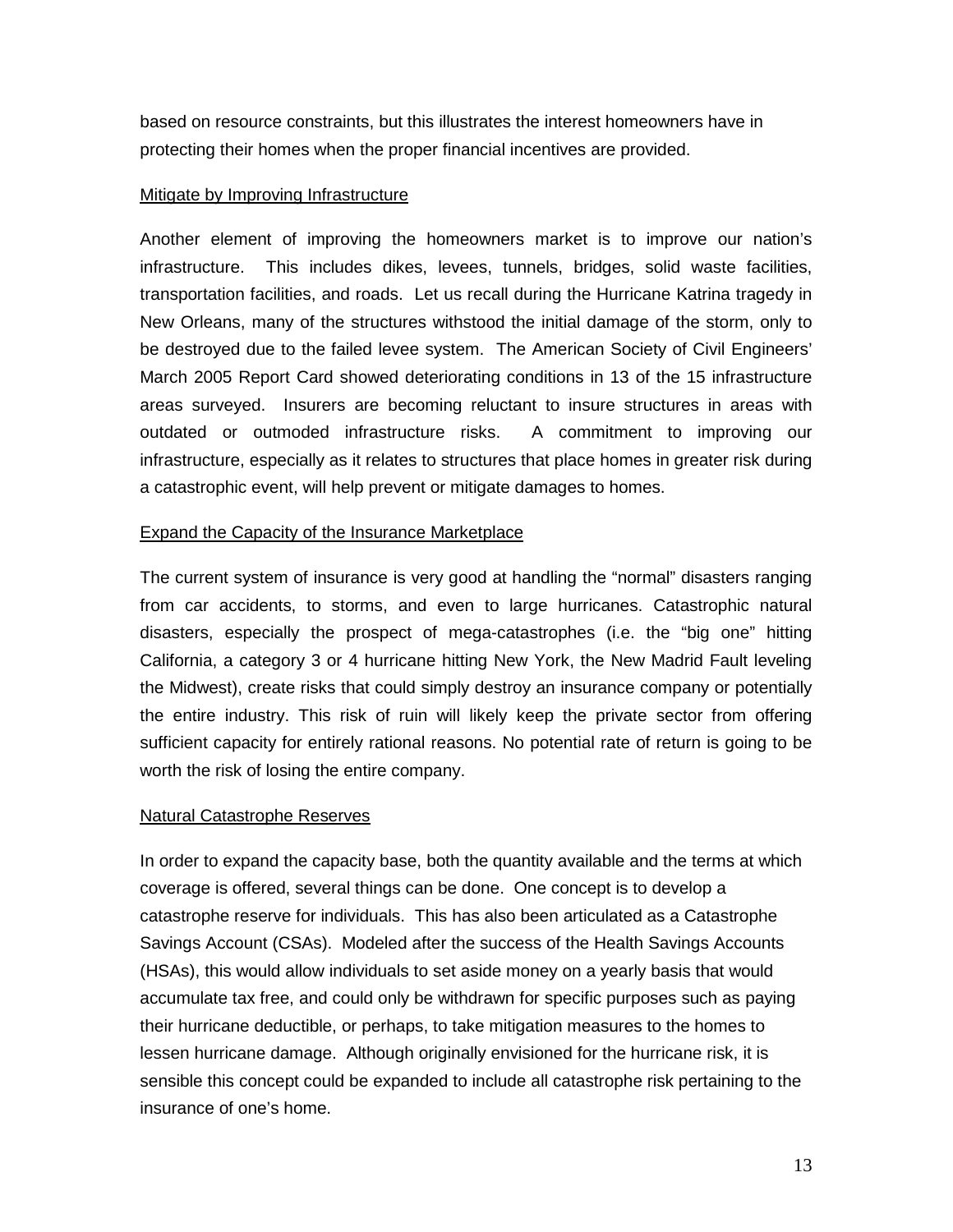Another concept is to overhaul the IRS tax code to provide incentives for individual insurance companies to set aside reserves for catastrophic losses on a tax-deferred basis. Current tax laws discourage property & casualty insurers from accumulating assets to pay for future catastrophe losses. Payments for catastrophe losses are made from unrestricted policyholder surplus after losses have incurred. Current tax law and accompanying accounting standards require insurers to limit the recording of loss reserves which have already occurred, and require the recognition of catastrophe premiums in prior periods.

Currently if a company obtains higher than average profits, and creates an excess reserve, these reserves would be taxed at an ordinary tax rate, as well as negatively impact future rate requests. These limitations are not necessarily true for alien (overseas) insurers. Some non-U.S. insurers are able to deduct reserves for future catastrophe losses tax-free, which potentially gives them a competitive advantage over their U.S. counterparts. Allowing U.S. companies to set aside tax-deferred reserves specifically for catastrophes, when structured appropriately so as not shelter income, could provide additional capacity for the market.

Another concept would be to have the federal government, through the U.S. Treasury Department, implement a reinsurance program offering reinsurance contracts sold at regional auctions. One variation of this proposal would be to allow private insurers to obtain reinsurance contracts. Other proposals would restrict these reinsurance funds to authorized state catastrophe funds, similar to our Florida Catastrophe Fund, or the California Earthquake Authority.

## National Catastrophe Reinsurance

Currently, the United States is one of the only industrialized nations in the world not to have a federal comprehensive catastrophe plan. The Office of Insurance Regulation staff has not concluded its review of the details of the pending federal legislation outlined in HR 4366, and HR 846, but I think these ideas deserve strong consideration.

A multi-layered approach, with the federal government's commitment to reinsure state entities against a mega-catastrophe as its capstone, will not only proactively help in any catastrophe recovery effort, but also provide stability in the housing insurance market by allowing state agencies to diversify their risk. If we can accomplish this goal it will likely lure additional private capital to the insurance market, stimulating more availability, more competition, and ultimately lower premiums.